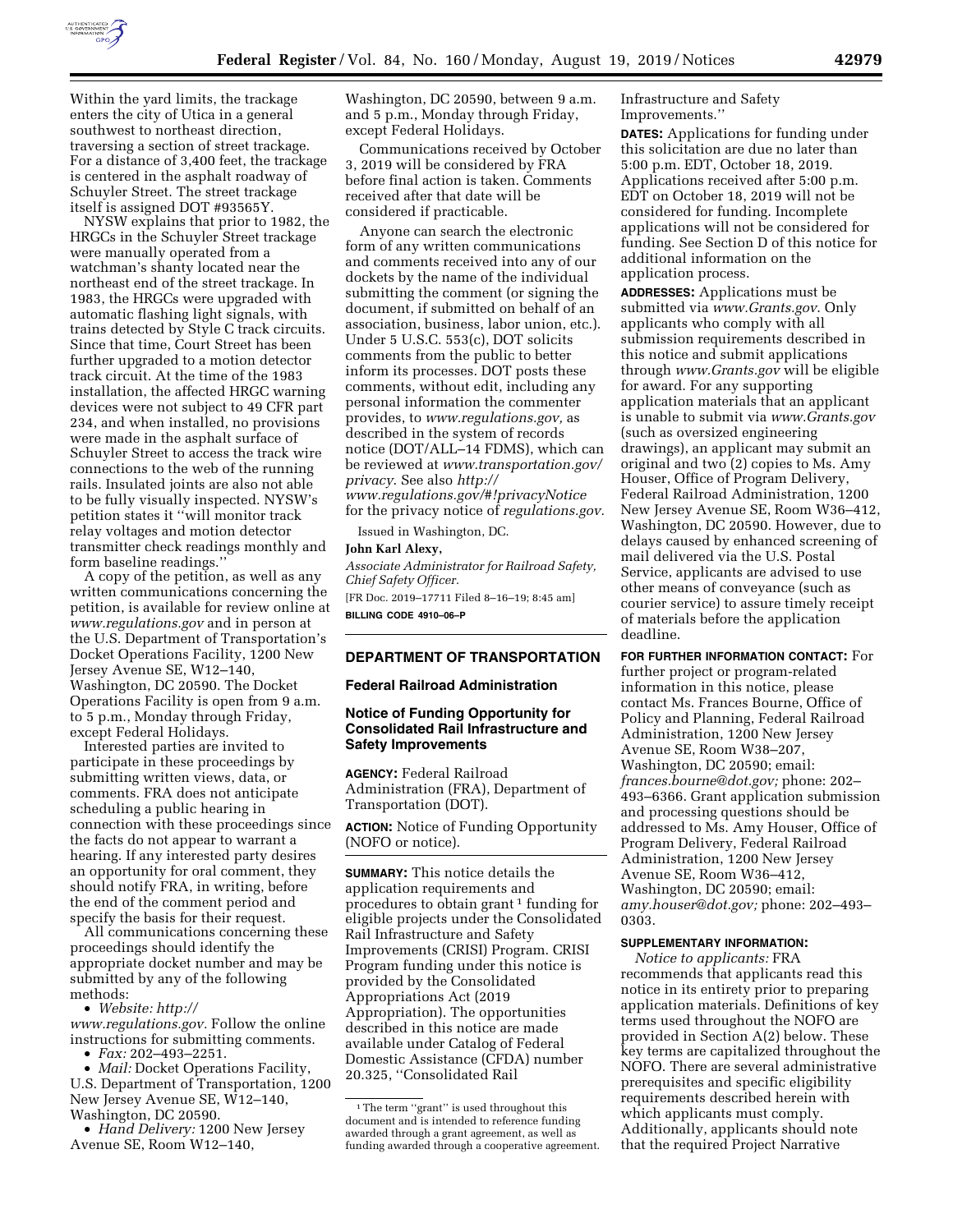component of the application package may not exceed 25 pages in length.

### **Table of Contents**

- A. Program Description
- B. Federal Award Information
- C. Eligibility Information
- D. Application and Submission Information
- E. Application Review Information F. Federal Award Administration
- Information
- G. Federal Awarding Agency Contacts
- H. Other Information

# **A. Program Description**

#### *1. Overview*

This program leverages private, state and local investments to support safety enhancements and general improvements to infrastructure for both intercity passenger and freight railroads. The U.S. rail network is central to the success of the American economy, carrying more than 1.8 billion tons of freight valued at nearly \$800 billion annually, and over 31.7 million passengers on Intercity Rail Passenger Transportation services. Both services primarily operate over privately-owned and maintained infrastructure, allowing for strong private, capital market investment that generates public benefit, including public-private partnerships among other models.

The Department is committed to addressing the unmet transportation infrastructure needs of rural areas. Underinvestment in rural transportation systems has allowed a slow and steady decline in the transportation routes that connect rural American communities to each other and to the rest of the country, fraying the fabric of American interconnectivity. A majority of the nation's rail route miles are in rural America. Investment is necessary to grow rural economies, facilitate freight movement, improve access to reliable and affordable transportation options and enhance access to healthcare and safety for residents.

The Department also recognizes the importance of applying life cycle asset management principles throughout America's infrastructure. It is important for rail infrastructure owners and operators, as well as those who may apply on their behalf, to plan for the maintenance and replacement of assets and the associated costs.

Congress authorized this grant program for the Secretary to invest in a wide range of projects within the United States to improve railroad safety, efficiency, and reliability; mitigate congestion at both intercity passenger and freight rail chokepoints; enhance multi-modal connections; and lead to new or substantially improved Intercity

Passenger Rail Transportation corridors. Rail safety projects include, but are not limited to, grade crossing enhancements, rail line Relocations and Improvements, and deployment of railroad safety technology. Eligible work also includes: Regional rail and corridor Planning, environmental analyses, and research, workforce development, and training. The purpose of this notice is to solicit applications for the competitive CRISI Program funding provided in the 2019 Appropriation. The CRISI Program is authorized under Section 11301 of the Fixing America's Surface Transportation (FAST) Act, Public Law 114–94 (2015); 49 U.S.C. 22907 2 and funds made available in this NOFO are provided in the 2019 Appropriation.

#### *2. Definitions of Key Terms*

a. ''Benefit-Cost Analysis'' (or ''Cost-Benefit Analysis'') is a systematic, data driven, and transparent analysis comparing monetized project benefits and costs, using a no-build baseline and properly discounted present values, including concise documentation of the assumptions and methodology used to produce the analysis; a description of the baseline, data sources used to project outcomes, and values of key input parameters; basis of modeling including spreadsheets, technical memos, etc.; and presentation of the calculations in sufficient detail and transparency to allow the analysis to be reproduced and for sensitivity of results evaluated by FRA. Please refer to the Benefit-Cost Analysis Guidance for Discretionary Grant Programs prior to preparing a BCA at *[https://](https://www.transportation.gov/office-policy/transportation-policy/benefit-cost-analysis-guidance) [www.transportation.gov/office-policy/](https://www.transportation.gov/office-policy/transportation-policy/benefit-cost-analysis-guidance) [transportation-policy/benefit-cost](https://www.transportation.gov/office-policy/transportation-policy/benefit-cost-analysis-guidance)[analysis-guidance.](https://www.transportation.gov/office-policy/transportation-policy/benefit-cost-analysis-guidance)* In addition, please also refer to the BCA FAQs on FRA's website for rail specific examples of how to apply the BCA Guidance for Discretionary Grant Programs to CRISI applications.

b. ''Capital Project'' means a project for: Acquiring, constructing, improving, or inspecting rail equipment, track and track structures, or a rail facility; expenses incidental to the acquisition or Construction including pre-construction activities (such as designing, engineering, location surveying, mapping, acquiring rights-of-way) and related relocation costs, environmental studies, and all work necessary for FRA to approve the project under the National Environmental Policy Act; highway-rail grade crossing

improvements; communication and signalization improvements; and rehabilitating, remanufacturing or overhauling rail rolling stock and facilities.3

c. ''Construction'' means the production of fixed works and structures or substantial alterations to such structures or land and associated costs.

d. ''Final Design (FD)'' means design activities following Preliminary Engineering, and at a minimum, includes the preparation of final Construction plans, detailed specifications, and estimates sufficiently detailed to inform project stakeholders (designers, reviewers, contractors, suppliers, etc.) of the actions required to advance the project from design through completion of Construction.

e. ''Improvement'' means repair or enhancement to existing rail infrastructure, or Construction of new rail infrastructure, that results in efficiency of the rail system and the safety of those affected by the system.

f. ''Intercity Rail Passenger Transportation'' means rail passenger transportation, except commuter rail passenger transportation. See 49 U.S.C. 22901(3). In this notice, ''Intercity Passenger Rail Service'' and ''Intercity Passenger Rail Transportation'' are equivalent terms to ''Intercity Rail Passenger Transportation.''

g. ''National Environmental Policy Act (NEPA)'' is a Federal law that requires Federal agencies to analyze and document the environmental impacts of a proposed action in consultation with appropriate Federal, state, and local authorities, and with the public. NEPA classes of action include an Environmental Impact Statement (EIS), Environmental Analysis (EA) or Categorical Exclusion (CE). The NEPA class of action depends on the nature of the proposed action, its complexity, and the potential impacts. For purposes of this NOFO, NEPA also includes all related Federal laws and regulations including the Clean Air Act, Section 4(f) of the Department of Transportation Act, Section 7 of the Endangered Species Act, and Section 106 of the National Historic Preservation Act. Additional information regarding FRA's environmental processes and requirements are located at *[https://](https://www.fra.dot.gov/environment) [www.fra.dot.gov/environment.](https://www.fra.dot.gov/environment)* 

<sup>2</sup>The Department of Transportation Reports Harmonization Act, Public Law 115–420, sec.7 (2019) transferred this section from its location at 49 U.S.C. 24407 to 49 U.S.C. 22907.

<sup>3</sup>For any project that includes purchasing Intercity Passenger Rail equipment, applicants are encouraged to use a standardized approach to the procurement of passenger rail equipment, such as the specifications developed by the Next Generation Corridor Equipment Pool Committee or a similar uniform process.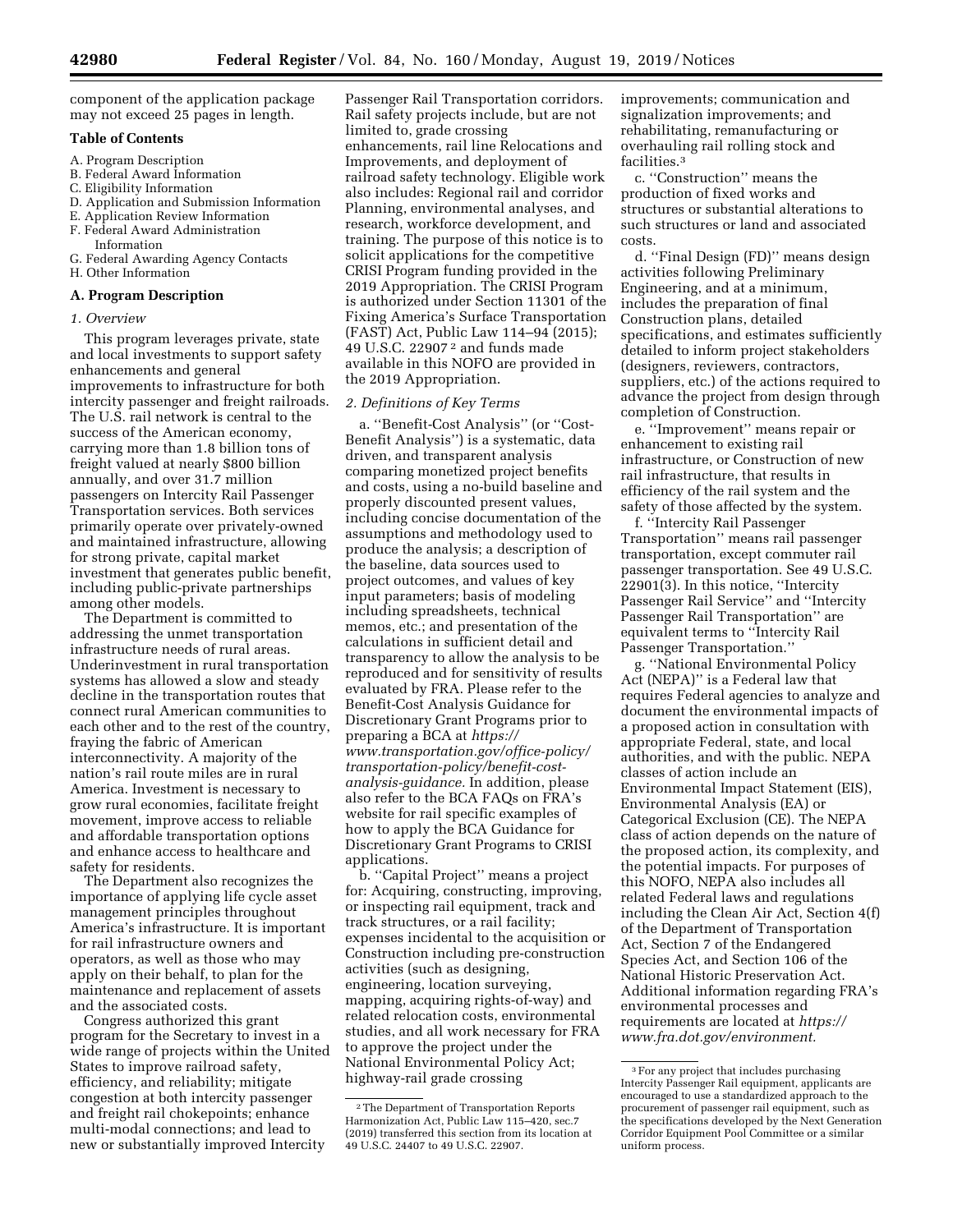h. ''Planning'' means activities that support the development of a state or regional rail plan or a corridor service development plan. Project-specific (*e.g.,*  rail station or port improvements) planning is not eligible.

i. ''Positive Train Control (PTC) system'' is defined by 49 CFR 270.5 to mean a system designed to prevent train-to-train collisions, overspeed derailments, incursions into established work zone limits, and the movement of a train through a switch left in the wrong position, as described in 49 CFR part 236, subpart I.

j. ''Preliminary Engineering (PE)'' means engineering design to: (1) Define a project, including identification of all environmental impacts, design of all critical project elements at a level sufficient to assure reliable cost estimates and schedules, (2) complete project management and financial plans, and (3) identify procurement requirements and strategies. The PE development process starts with specific project design alternatives that allow for the assessment of a range of rail improvements, specific alignments, and project designs. PE generally occurs concurrently with NEPA and related analyses, and prior to FD and Construction.

k. ''Rail Carrier'' means a person providing common carrier railroad transportation for compensation, but does not include street, suburban, or interurban electric railways not operated as part of the general system of rail transportation. See 49 U.S.C. 10102(5).

l. ''Relocation'' is defined to mean moving a rail line vertically or laterally to a new location. Vertical Relocation refers to raising above the current ground level or sinking below the current ground level of a rail line. Lateral Relocation refers to moving a rail line horizontally to a new location.

m. ''Rural Project'' means a project in which all or the majority of the project (determined by the geographic location or locations where the majority of the project funds will be spent) is located in a Rural Area.

n. ''Rural Area'' is defined in 49 U.S.C. 22907 $(g)(2)$  to mean any area not in an urbanized area as defined by the Census Bureau. The Census Bureau defines Urbanized Area (UA) as an area with a population of 50,000 or more people.4 Updated lists of UAs as defined by the Census Bureau are available on the Census Bureau website at *[http://](http://www2.census.gov/geo/maps/dc10map/UAUC_RefMap/ua/)*

*[www2.census.gov/geo/maps/dc10map/](http://www2.census.gov/geo/maps/dc10map/UAUC_RefMap/ua/)  UAUC*\_*[RefMap/ua/.](http://www2.census.gov/geo/maps/dc10map/UAUC_RefMap/ua/)* 

### **B. Federal Award Information**

### *1. Available Award Amount*

The total funding available for awards under this NOFO is \$244,621,500. Should additional CRISI funds become available after the release of this NOFO, FRA may elect to award such additional funds to applications received under this NOFO.

Of the \$255,000,000 made available in the 2019 Appropriation, at least 25 percent, or \$63,750,000 will be made available for Rural Projects as required by 49 U.S.C. 22907. Additionally, \$7,828,500 will be set aside for Special Transportation Circumstances under a separate NOFO. FRA will also set aside \$2,550,000 for award and program oversight.

#### *2. Award Size*

There are no predetermined minimum or maximum dollar thresholds for awards. FRA anticipates making multiple awards with the available funding. FRA may not be able to award grants to all eligible applications, nor even to all applications that meet or exceed the stated evaluation criteria (see Section E, Application Review Information). Projects may require more funding than is available. FRA encourages applicants to propose projects or components of projects that have operational independence and that can be completed and implemented with CRISI funding as a part of the total project cost together with other, non-Federal sources.

FRA strongly encourages applicants to identify and include other state, local, public, or private funding or financing to support the proposed project in order to maximize competitiveness.

### *3. Award Type*

FRA will make awards for projects selected under this notice through grant agreements and/or cooperative agreements. Grant agreements are used when FRA does not expect to have substantial Federal involvement in carrying out the funded activity. Cooperative agreements allow for substantial Federal involvement in carrying out the agreed upon investment, including technical assistance, review of interim work products, and increased program oversight. The funding provided under this NOFO will be made available to grantees on a reimbursable basis. Applicants must certify that their expenditures are allowable, allocable, reasonable, and necessary to the

approved project before seeking reimbursement from FRA. Additionally, the grantee is expected to expend matching funds at the required percentage concurrent with Federal funds throughout the life of the project. See an example of standard terms and conditions for FRA grant awards at: *[https://www.fra.dot.gov/eLib/Details/](https://www.fra.dot.gov/eLib/Details/L19057) [L19057.](https://www.fra.dot.gov/eLib/Details/L19057)* 

# *4. Concurrent Applications*

DOT and FRA may be concurrently soliciting applications for transportation infrastructure projects for several financial assistance programs, applicants may submit applications requesting funding for a particular project to one or more of these programs. In the application for CRISI Program funding under this NOFO, applicants must indicate the other programs, and if applicable the other CRISI NOFOs, to which they submitted or plan to submit an application for funding the entire project or certain project components, as well as highlight new or revised information in the application responsive to this NOFO that differs from the application(s) for other Federal financial assistance programs or other CRISI NOFOs.

#### **C. Eligibility Information**

This section of the notice explains applicant eligibility, cost sharing and matching requirements, project eligibility, and project component operational independence. Applications that do not meet the requirements in this section will be ineligible for funding. Instructions for submitting eligibility information to FRA are detailed in Section D of this NOFO.

### *1. Eligible Applicants*

The following entities are eligible applicants for all project types permitted under this notice:

- a. A State;
- b. A group of States;
- c. An Interstate Compact;

d. A public agency or publicly chartered authority established by one or more States; 5

e. A political subdivision of a State; f. Amtrak or another Rail Carrier that provides Intercity Rail Passenger Transportation (as defined in 49 U.S.C. 24102);

g. A Class II railroad or Class III railroad (as those terms are defined in 49 U.S.C. 20102);

h. Any Rail Carrier or rail equipment manufacturer in partnership with at

<sup>4</sup>See 74 FR 53030, 53043 (August 24, 2011) available at *[https://www2.census.gov/geo/pdfs/](https://www2.census.gov/geo/pdfs/reference/fedreg/fedregv76n164.pdf)  [reference/fedreg/fedregv76n164.pdf.](https://www2.census.gov/geo/pdfs/reference/fedreg/fedregv76n164.pdf)* 

<sup>5</sup>See Section D(2)(a)(iv) for supporting documentation required to demonstrate eligibility under this eligibility category.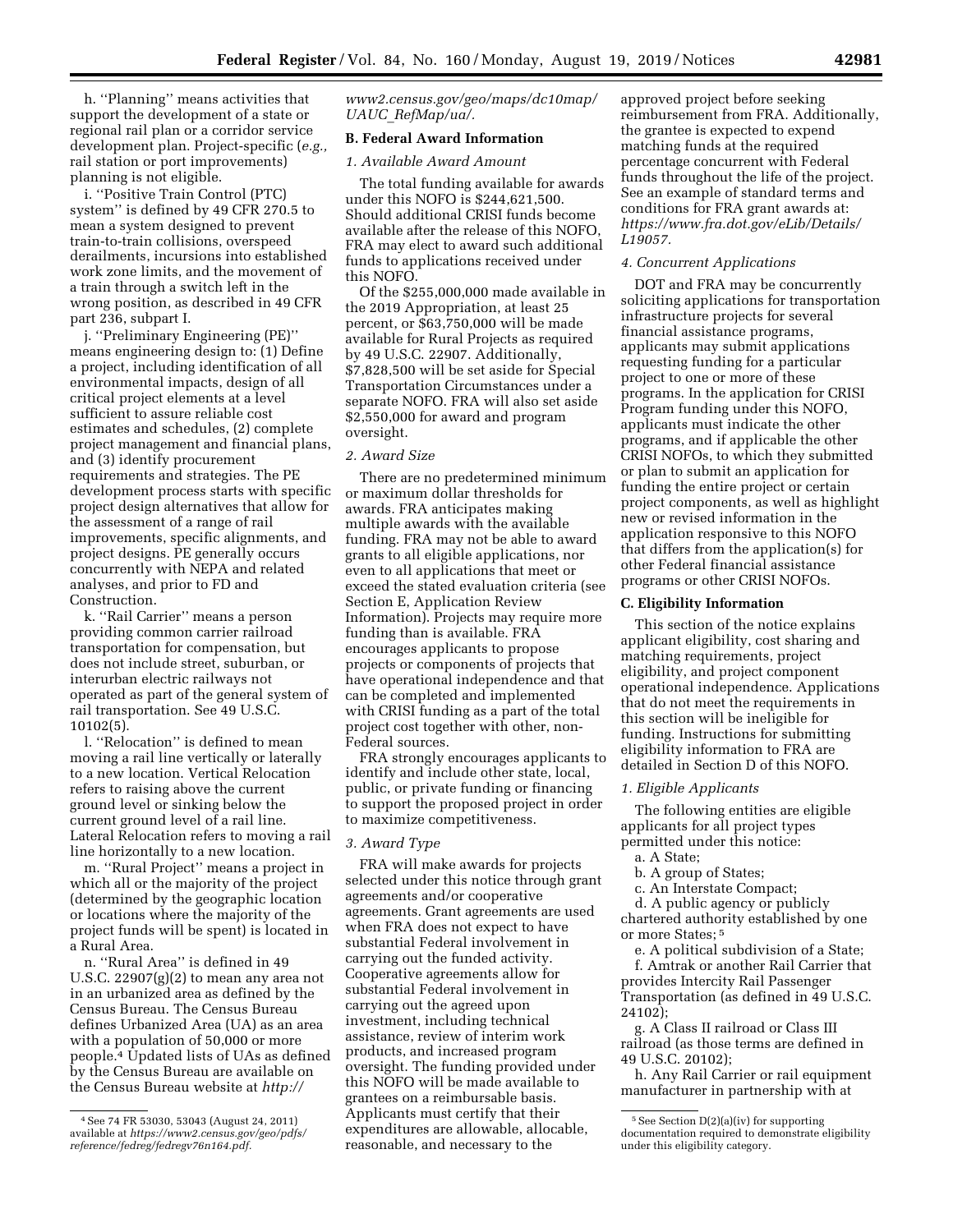least one of the entities described in paragraph (a) through (e); 6

i. The Transportation Research Board together with any entity with which it contracts in the development of railrelated research, including cooperative research programs;

j. A University transportation center engaged in rail-related research; or

k. A non-profit labor organization representing a class or craft of employees of Rail Carriers or Rail Carrier contractors.

Applications must identify an eligible applicant as the lead applicant. The lead applicant serves as the primary point of contact for the application, and if selected, as the recipient of the CRISI Program grant award. Eligible applicants may reference entities that are not eligible applicants in an application as a project partner.

### *2. Cost Sharing or Matching*

The Federal share of total costs for projects funded under this notice will not exceed 80 percent, though FRA will provide selection preference to applications where the proposed Federal share of total project costs is 50 percent or less. The estimated total cost of a project must be based on the best available information, including engineering studies, studies of economic feasibility, environmental analyses, and information on the expected use of equipment and/or facilities. Additionally, in preparing estimates of total project costs, applicants should refer to FRA's cost estimate guidance documentation, ''Capital Cost Estimating: Guidance for Project Sponsors,'' which is available at: *[https://www.fra.dot.gov/Page/P0926.](https://www.fra.dot.gov/Page/P0926)* 

The minimum 20 percent non-Federal match may be comprised of public sector (*e.g.,* state or local) and/or private sector funding. FRA will not consider any Federal financial assistance, nor any non-Federal funds already expended (or otherwise encumbered) that do not comply with 2 CFR 200.458, as applicable, toward the matching requirement. FRA is limiting the first 20 percent of the non-Federal match to cash contributions only. Eligible in-kind contributions may be accepted for any non-Federal matching beyond the first 20 percent. In-kind contributions, including the donation of services, materials, and equipment, may be credited as a project cost, in a uniform manner consistent with 2 CFR 200.306. Moreover, FRA encourages applicants to broaden their funding table in

applications. Non-federal shares consisting of funding from multiple sources (*e.g.,* a state, county, railroad, and university contributing to a grade crossing improvement) to demonstrate broad participation and cost sharing from affected stakeholders, will be given preference.

Amtrak or another Rail Carrier may use ticket and other non-Federal revenues generated from its operations and other sources as matching funds. Applicants must identify the source(s) of its matching and other funds, and must clearly and distinctly reflect these funds as part of the total project cost.

Before applying, applicants should carefully review the principles for cost sharing or matching in 2 CFR 200.306. See Section D(2)(a)(iii) for required application information on non-Federal match and Section E for further discussion of FRA's consideration of matching funds in the review and selection process. FRA will approve preaward costs consistent with 2 CFR 200.458, as applicable. See Section D(6).

#### *3. Other*

### a. Project Eligibility

The following rail projects within the United States that improve the safety, efficiency, and/or reliability of passenger and/or freight rail transportation systems are eligible for funding under 49 U.S.C. 22907 and this NOFO.

i. Deployment of railroad safety technology, including positive train control and rail integrity inspection systems.7 PTC examples include: Back office systems; wayside, communications and onboard hardware equipment; software; equipment installation; spectrum; any component, testing and training for the implementation of PTC systems; and interoperability. Maintenance and operating expenses incurred after a PTC system is placed in revenue service are ineligible. Railroad safety technology and rail integrity inspection system examples include: Broken rail detection and warning systems; track intrusion systems; and hot box detectors, wheel impact load detectors, and other safety improvements.8

ii. A capital project as defined in 49 U.S.C. 22901(2) relating to Intercity Passenger Rail Service, except that such projects are not required to be in a State rail plan under the CRISI Program.

Examples include: Acquisition, improvement, or rehabilitation of railroad equipment (locomotives and rolling stock); railroad infrastructure (grade crossings, catenary, and signals); and rail facilities (yards, passenger stations, or maintenance and repair shops). For any project that includes purchasing Intercity Passenger Rail equipment, applicants are encouraged to use a standardized approach to the procurement of passenger rail equipment, such as the specifications developed by the Next Generation Corridor Equipment Pool Committee or a similar uniform process.

iii. A Capital Project necessary to address congestion challenges affecting rail service. Examples include: Projects addressing congestion that increase rail capacity; add or upgrade the condition, clearances, and capacity of rail mainlines; enhance capacity and service with less conflict between freight and Intercity Passenger Rail; reduce delays and risks associated with highway-rail grade crossings; and provide more effective rail equipment.

iv. A Capital Project necessary to reduce congestion and facilitate ridership growth in Intercity Passenger Rail Transportation along heavily traveled rail corridors. Examples include: Projects addressing congestion that improve stations; increase rail capacity; reduce conflict between freight and Intercity Passenger Rail; reduce delays and risks associated with highway-rail grade crossings; and provide more effective rail equipment.

v. A highway-rail grade crossing improvement project, including installation, repair, or improvement of grade separations, railroad crossing signals, gates, and related technologies; highway traffic signalization; highway lighting and crossing approach signage; roadway improvements such as medians or other barriers; railroad crossing panels and surfaces; and safety engineering improvements to reduce risk in quiet zones or potential quiet zones.

vi. A rail line Relocation and Improvement project. Examples include projects that: Improve the route or structure of a rail line by replacing degraded track; enhance/relocate railroad switching operations; add or lengthen passing tracks to increase capacity; improve interlockings; and relocate rail lines to alleviate congestion, and eliminate frequent rail service interruptions.

vii. A Capital Project to improve short-line or regional railroad infrastructure.

viii. The preparation of regional rail and corridor service development plans

 $6$  See Section D(2)(a)(iv) for supporting information required to demonstrate eligibility under this eligibility category.

<sup>7</sup>Pursuant to the 2019 Appropriation, 49 U.S.C. 22905(f) shall not apply to projects for the implementation of positive train control eligible under 49 U.S.C. 22907(c)(1).

<sup>8</sup>Only FD and Construction costs are eligible within this project eligibility category.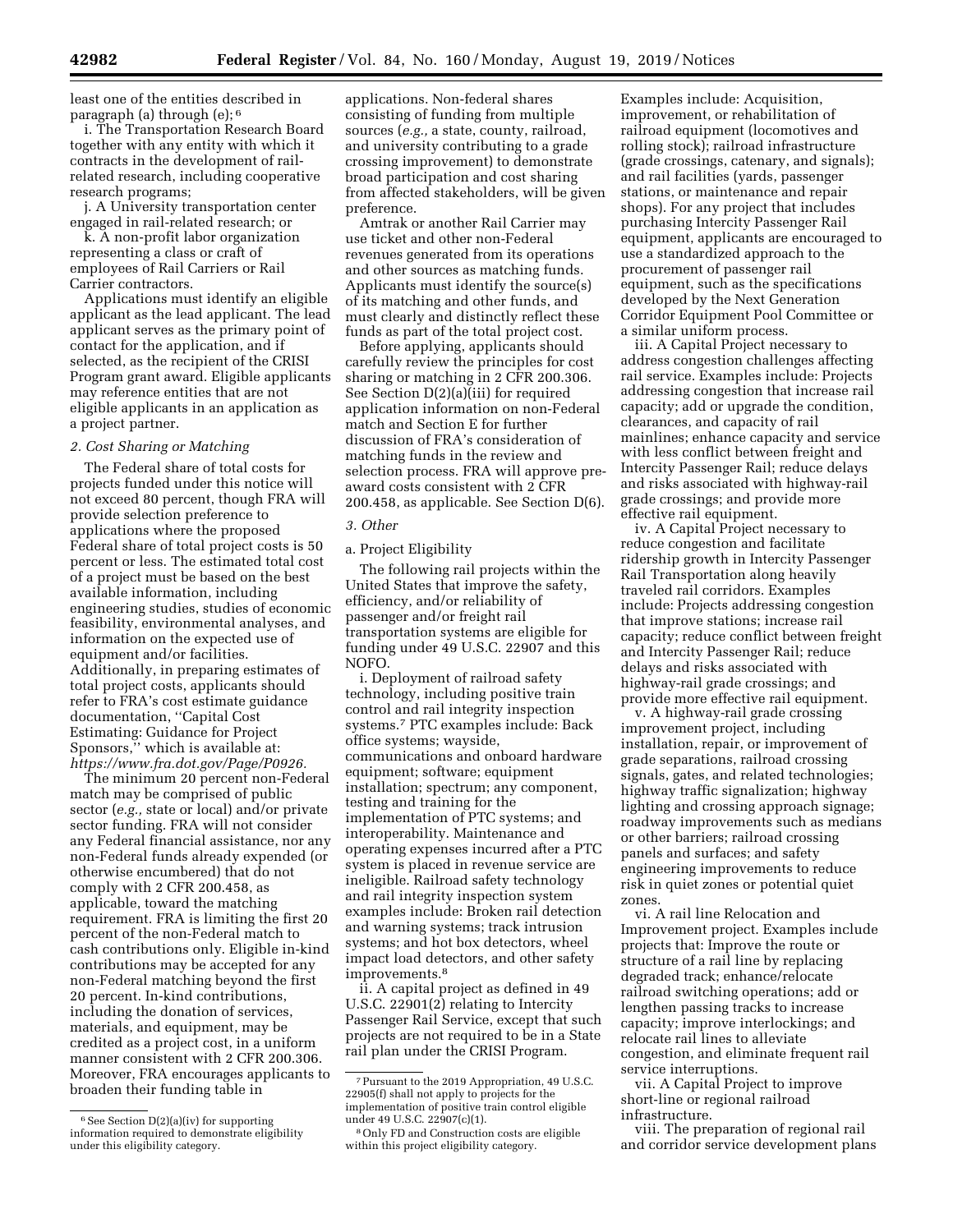and corresponding environmental analyses. (See the examples under Track 1 and 2 below in Subsections C(3)(b)(i)– (ii) as they apply to regional and corridor rail Planning.)

ix. A project necessary to enhance multimodal connections or facilitate service integration between rail service and other modes, including between Intercity Rail Passenger Transportation and intercity bus service or commercial air service. Examples include: Intermodal transportation facilities projects that encourage joint scheduling, ticketing, and/or baggage handling; freight rail intermodal connections; and rail projects improving access to ports.

x. The development and implementation of a safety program or institute designed to improve rail safety. Examples include: Employee training; and public safety outreach and education.

xi. Any research that the Secretary considers necessary to advance any particular aspect of rail related capital, operations, or safety improvements.

xii. Workforce development and training activities, coordinated to the extent practicable with the existing local training programs supported by the Department of Transportation, the Department of Labor, and the Department of Education.

For a project that uses rights-of-way owned by a railroad, and the railroad is not the applicant, FRA requires that a written agreement exist between the applicant and the railroad regarding use and ownership consistent with 49 U.S.C. 22905(c)(1). This requirement is a condition to making a grant under the CRISI Program.

### b. Project Tracks for Eligible Projects

Applicants are not limited in the number of projects for which they seek funding. FRA will not limit eligible projects from consideration for funding for planning, environmental, engineering, design, and construction elements of the same project in the same application. Applicants are allowed to include multiple phases of a project in the same application. However, depending on the project, applications for multiple phases of project development may not contain sufficient detail with regards to scope, schedule, or budget for all phases of the application to compete well in the application review process.9

An applicant must identify one or more of the following four tracks for an eligible project: Track 1—Planning; Track 2—PE/NEPA; Track 3—FD/ Construction; or Track 4—Research, Safety Programs and Institutes.

#### i. Track 1—Planning

Track 1 consists of eligible rail Planning projects. Examples include the technical analyses and associated environmental analyses that support the development of state rail plans, regional rail plans, and corridor service development plans, including: Identification of alternatives, rail network Planning, market analysis, travel demand forecasting, revenue forecasting, railroad system design, railroad operations analysis and simulation, equipment fleet Planning, station and access analysis, conceptual engineering and capital programming, operating and maintenance cost forecasting, capital replacement and renewal analysis, and economic analysis. Project-specific (*e.g.,* rail station or port improvements) planning is not an eligible Track 1 project.

#### ii. Track 2—PE/NEPA

Track 2 consists of eligible PE/NEPA projects. PE examples include: PE drawings and specifications (scale drawings at the 30% design level, including track geometry as appropriate); design criteria, schematics and/or track charts that support the development of PE; and work that can be funded in conjunction with developing PE, such as operations modeling, surveying, project work/ management plans, preliminary cost estimates, and preliminary project schedules. PE/NEPA projects funded under this NOFO must be sufficiently developed to support FD or Construction activities.

#### iii. Track 3—FD/Construction

Track 3 consists of eligible projects for FD, Construction, and project implementation and deployment activities. Applicants must complete all necessary Planning, PE and NEPA requirements for FD/Construction projects. FD funded under this track must: Resolve remaining uncertainties or risks associated with changes to design scope; address procurement processes; and update and refine plans for financing the project or program to reflect accurately the expected year-ofexpenditure costs and cash flow projections. Applicants selected for

funding for FD/Construction must demonstrate the following to FRA's satisfaction:

(A) PE is completed for the proposed project, resulting in project designs that are reasonably expected to conform to all regulatory, safety, security, and other design requirements, including those under the Americans with Disabilities Act (ADA);

(B) NEPA is completed for the proposed project;

(C) Signed agreements with key project partners, including

infrastructure-owning entities; and (D) A project management plan is inplace for managing the implementation of the proposed project, including the management and mitigation of project risks.

FD examples include: Drawings at the 100% Design Level, interim design drawings that support development (*e.g.,* drawings at the 60% Design Level), project work/project management plan, cost estimates, project schedules, and right-of-way acquisition and relocation plans. Construction examples include: Additions, improvements, replacements, renovations and/or repairs to track, bridge, station, rail yard, signal, and communication system infrastructure, or other railroad safety technology.

iv. Track 4—Research, Safety Programs and Institutes (Non-Railroad Infrastructure)

Track 4 consists of projects not falling within Tracks 1–3 including workforce development activities, research, safety programs or institutes designed to improve rail safety that clearly demonstrate the expected positive impact on rail safety. Sufficient detail must be provided on what the project will accomplish, as well as the applicant's capability to achieve the proposed outcomes. Examples include: Initiatives for improving rail safety, training, public outreach, and education.

### c. Project Component Operational Independence

If an applicant requests funding for a project that is a component or set of components of a larger project, the project component(s) must be attainable with the award amount, together with other funds as necessary, obtain operational independence, and must comply with all eligibility requirements described in Section C.

In addition, the component(s) must be capable of independent analysis and decision making, as determined by FRA, under NEPA (*i.e.,* have independent utility, connect logical termini, if

<sup>9</sup>The scope, schedule, and budget necessary to implement a project, as well as the definition of the project's potential benefits, are typically informed by the work conducted in prior phases of project development (*e.g.,* the specific elements of an FD/ Construction project and their cost estimates are developed and refined through PE.) The evaluation

criteria for the CRISI program (see Section E of this NOFO) considers the level of detail contained in the applicant's proposed scope of work and readiness for the project to be implemented.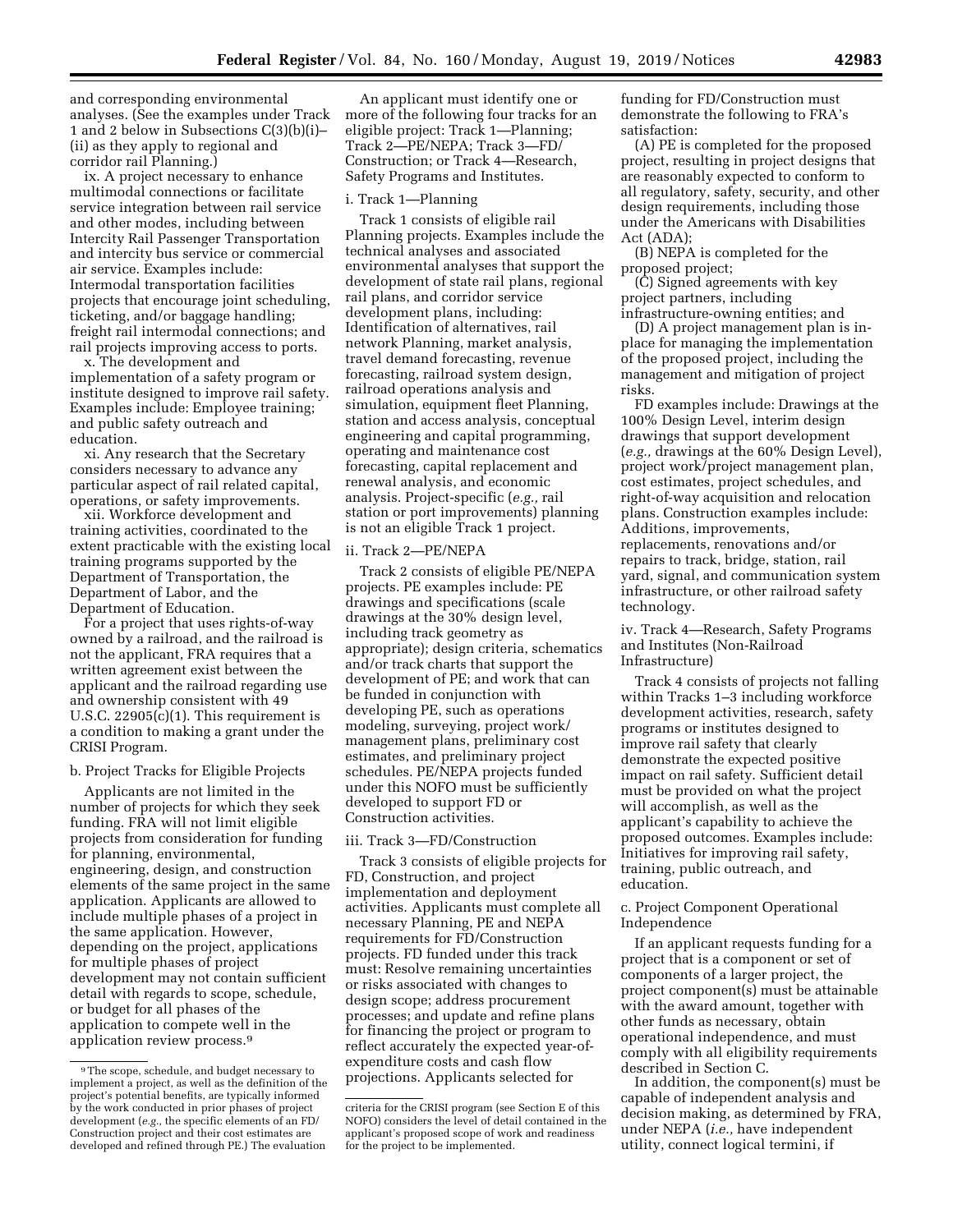applicable, and not restrict the consideration of alternatives for other reasonably foreseeable rail projects.)

### d. Rural Project

FRA will consider a project to be in a Rural Area if all or the majority of the project (determined by geographic location(s) where the majority of the project funds will be spent) is located in a Rural Area. However, in the event FRA elects to fund a component of the project, then FRA will reexamine whether the project is in a Rural Area.

### **D. Application and Submission Information**

Required documents for the application are outlined in the following paragraphs. Applicants must complete and submit all components of the application. See Section D(2) for the application checklist. FRA welcomes the submission of additional relevant supporting documentation, such as planning, engineering and design documentation, and letters of support from partnering organizations that will not count against the Project Narrative 25-page limit.

# *1. Address To Request Application Package*

Applicants must submit all application materials in their entirety through *[www.Grants.gov](http://www.Grants.gov)* no later than 5:00 p.m. EDT, on October 18, 2019. FRA reserves the right to modify this deadline. General information for submitting applications through *Grants.gov* can be found at: *[https://](https://www.fra.dot.gov/Page/P0270) [www.fra.dot.gov/Page/P0270.](https://www.fra.dot.gov/Page/P0270)* 

For any supporting application materials that an applicant cannot submit via *Grants.gov*, such as oversized engineering drawings, an applicant may submit an original and two (2) copies to

Ms. Amy Houser, Office of Program Delivery, Federal Railroad Administration, 1200 New Jersey Avenue SE, Room W36–412, Washington, DC 20590. Due to delays caused by enhanced screening of mail delivered via the U.S. Postal Service, FRA advises applicants to use other means of conveyance (such as courier service) to assure timely receipt of materials before the application deadline. Additionally, if documents can be obtained online, providing instructions to FRA on how to access files on a referenced website may also be sufficient.

# *2. Content and Form of Application Submission*

FRA strongly advises applicants to read this section carefully. Applicants must submit all required information and components of the application package to be considered for funding.

Required documents for an application package are outlined in the checklist below.

- i. Project Narrative (see D.2.a)
- ii. Statement of Work (see D.2.b.i)
- iii. Benefit-Cost Analysis (see D.2. b.ii)
- iv. SF424—Application for Federal Assistance
- v. Either: SF 424A—Budget Information for Non-Construction projects (required for Tracks 1, 2 and 4) or SF 424C—Budget Information for Construction (required for any application that includes Track 3)
- vi. Either: SF 424B—Assurances for Non-Construction projects (required for Tracks 1, 2 and 4) or SF 424D— Assurances for Construction (required for any application that includes Track 3)
- vii. FRA's Additional Assurances and Certifications

# viii. SF LLL—Disclosure of Lobbying Activities

### a. Project Narrative

This section describes the minimum content required in the Project Narrative of the grant application. The Project Narrative must follow the basic outline below to address the program requirements and assist evaluators in locating relevant information.

| I. Cover Page<br>II. Project Summary<br>III. Project Funding<br>IV. Applicant Eligibility<br>V. Project Eligibility<br>VI. Detailed Project Descrip-<br>tion. | See D.2.a.i.<br>See D.2.a.ii.<br>See D.2.a.iii.<br>See D.2.a.iv.<br>See D.2.a.v.<br>See D.2.a.vi. |
|---------------------------------------------------------------------------------------------------------------------------------------------------------------|---------------------------------------------------------------------------------------------------|
| VII. Project Location<br>VIII. Evaluation and Selec-<br>tion Criteria.                                                                                        | See D.2.a.vii.<br>See D.2.a.viii.                                                                 |
| IX. Project Implementation<br>and Management.                                                                                                                 | See D.2.a.ix.                                                                                     |
| X. Planning Readiness<br>XI. Environmental Readiness                                                                                                          | See D.2.a.x.<br>See D.2.a.xi.                                                                     |

The above content must be provided in a narrative statement submitted by the applicant. The Project Narrative may not exceed 25 pages in length (excluding cover pages, table of contents, and supporting documentation). FRA will not review or consider Project Narratives beyond the 25-page limitation. If possible, applicants should submit supporting documents via website links rather than hard copies. If supporting documents are submitted, applicants must clearly identify the page number(s) of the relevant portion in the Project Narrative supporting documentation. The Project Narrative must adhere to the following outline.

i. *Cover Page:* Include a cover page that lists the following elements in a table:

| Applicant                                                                                                                        |                                    |
|----------------------------------------------------------------------------------------------------------------------------------|------------------------------------|
|                                                                                                                                  | $1.2.3$ and/or $4$                 |
|                                                                                                                                  | Yes/no                             |
| If yes, state the name of the Federal grant program and title of the project in the previous application  Federal Grant Program: |                                    |
|                                                                                                                                  | Project Title:                     |
| Is this a Rural Project? What percentage of the project cost is based in a Rural Area?                                           | Yes/no Percentage of total project |
|                                                                                                                                  | cost:                              |

City(ies), State(s) where the project is located Urbanized Area where the project is located

Population of Urbanized Area

Project Title

Is the project currently programmed in the: State rail plan, State Freight Plan, TIP, STIP, MPO Long Yes/no (If yes, please specify in Range Transportation Plan, State Long Range Transportation Plan?.

ii. *Project Summary:* Provide a brief 4–6 sentence summary of the proposed project and what the project will entail. Include challenges the proposed project aims to address, and summarize the intended outcomes and anticipated

benefits that will result from the proposed project.

iii. *Project Funding:* Indicate in table format the amount of Federal funding requested, the proposed non-Federal match, identifying contributions from

which plans the project is currently programmed)

the private sector if applicable, and total project cost. Describe the non-Federal funding arrangement, including multiple sources of non-Federal funding if applicable. Include funding commitment letters outlining funding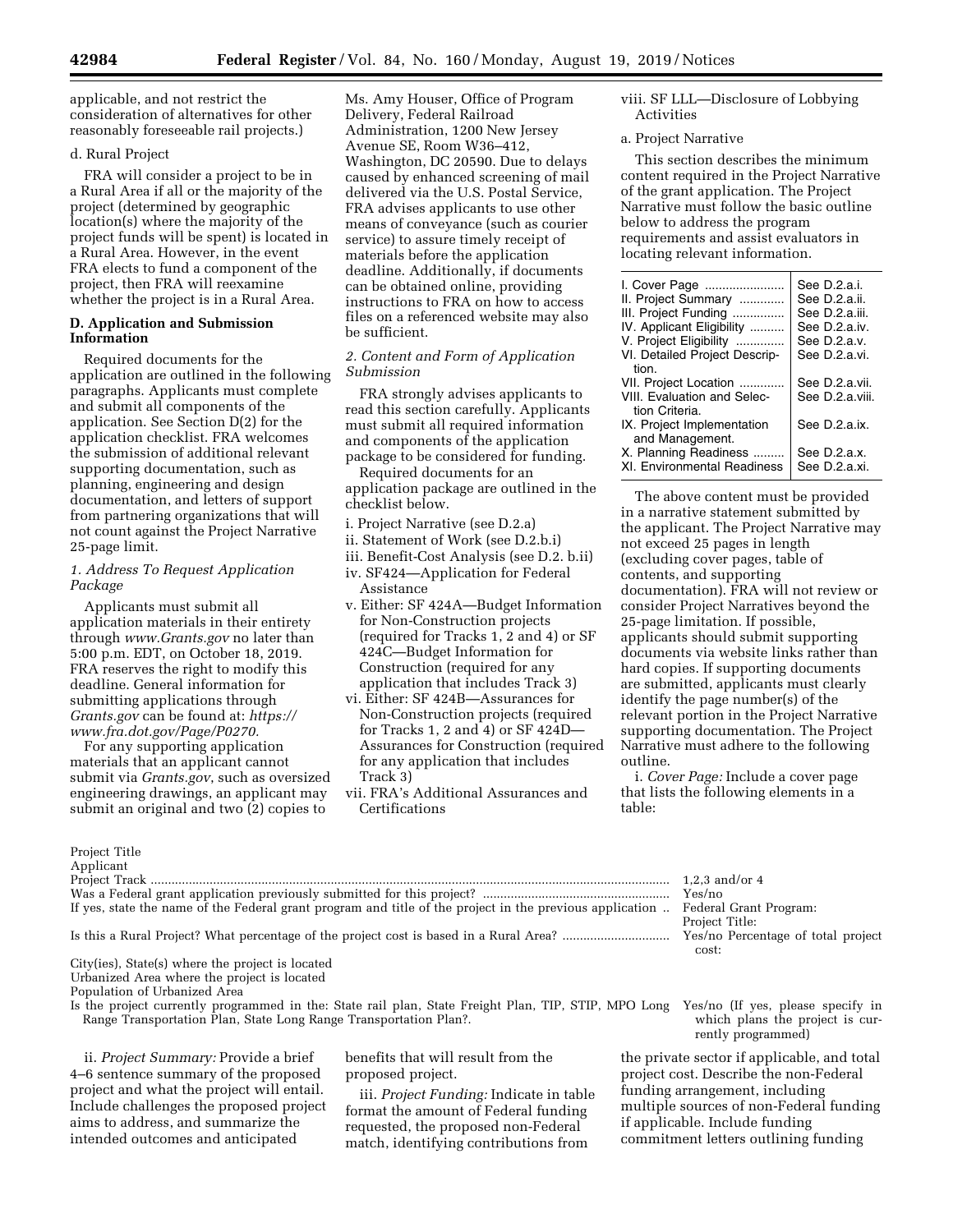agreements, as attachments or in an appendix. Identify any specific project components that the applicant proposes for partial project funding. If all or a majority of a project is located in a Rural Area, identify the Rural Area(s) and estimated percentage of project costs that will be spent in the Rural Area.

Identify any previously incurred costs, as well as other sources of Federal funds committed to the project and any pending Federal requests. Also, note if the requested Federal funding under CRISI or other programs must be obligated or spent by a certain date due to dependencies or relationships with

other Federal or non-Federal funding sources, related projects, law, or other factors. If applicable, provide the type and estimated value of any proposed inkind contributions, and demonstrate how the in-kind contributions meet the requirements in 2 CFR 200.306.

# EXAMPLE PROJECT FUNDING TABLE

| Task #<br>Task name/project component                   |  | Cost           | Percentage of total cost |
|---------------------------------------------------------|--|----------------|--------------------------|
|                                                         |  |                |                          |
| 2                                                       |  |                |                          |
| <b>Total Project Cost.</b>                              |  |                |                          |
| Federal Funds Received from Previous Grant.             |  |                |                          |
| <b>CRISI Federal Funding Request.</b>                   |  |                |                          |
|                                                         |  | Cash: In-Kind: |                          |
| Portion of Non-Federal Funding from the Private Sector. |  |                |                          |
| Portion of Total Project Costs Spent in a Rural Area.   |  |                |                          |
| Pending Federal Funding Requests.                       |  |                |                          |

iv. *Applicant Eligibility:* Explain how the applicant meets the applicant eligibility criteria outlined in Section C of this notice. For public agencies and publicly chartered authorities established by one or more states, the explanation must include citations to the applicable enabling legislation. If the applicant is eligible under 49 U.S.C. 22907(b)(8) as a Rail Carrier or rail equipment manufacturer in partnership with at least one of the other eligible entities, the applicant should explain the partnership and each entity's contribution to the partnership.

v. *Project Eligibility:* Identify which project eligibility category the project is eligible under in Section C(3) of this notice, and explain how the project meets the project eligibility criteria.

vi. *Detailed Project Description:*  Include a detailed project description that expands upon the brief project summary. This detailed description should provide, at a minimum, background on the challenges the project aims to address; the expected users and beneficiaries of the project, including all railroad operators; the specific components and elements of the project; and any other information the applicant deems necessary to justify the proposed project. If applicable, explain how the project will benefit communities in Rural Areas. An applicant should specify whether it is seeking funding for a project that has already received Federal financial assistance, and if applicable, explain

how the new scope proposed to be funded under this NOFO relates to the previous scope.

For all projects, applicants must provide information about proposed performance measures, as discussed in Section F(3)(c) and required in 2 CFR 200.301 and 49 U.S.C. 22907(f).

(A) *Grade crossing information, if applicable:* For any project that includes grade crossing components, cite specific DOT National Grade Crossing Inventory information, including the railroad that owns the infrastructure (or the crossing owner, if different from the railroad), the primary railroad operator, the DOT crossing inventory number, and the roadway at the crossing. Applicants can search for data to meet this requirement at the following link: *[http://](http://safetydata.fra.dot.gov/OfficeofSafety/default.aspx) [safetydata.fra.dot.gov/OfficeofSafety/](http://safetydata.fra.dot.gov/OfficeofSafety/default.aspx)  [default.aspx.](http://safetydata.fra.dot.gov/OfficeofSafety/default.aspx)* 

(B) *Heavily traveled rail corridor information, if applicable:* For any project eligible under the eligibility category in Subsection C(3)(a)(iv), that reduces congestion and facilitates ridership growth in Intercity Passenger Rail Transportation, describe how the project is located on a heavily traveled rail corridor.

(C) *PTC information, if applicable:*  For any project that includes deploying PTC systems, applicants must:

1. Document submission of a revised Positive Train Control Implementation Plan (PTCIP) to FRA as required by 49 U.S.C. 20157(a);

2. Document that it is a tenant on one or more host railroads that submitted a revised PTCIP to FRA as required by 49 U.S.C. 20157(a), which states the tenant railroad is equipping its rolling stock with a PTC system and provides all other information required under 49 CFR 236.1011 regarding the tenant railroad; or

3. Document why the applicant is not required to submit a revised PTCIP as required by 49 U.S.C. 20157(a), and whether the proposed project will assist in the deployment (*i.e.,* installation and/ or full implementation) of a PTC system required under 49 U.S.C. 20157.

vii. *Project Location:* Include geospatial data for the project, as well as a map of the project's location. On the map, include the Congressional districts and Rural Area boundaries, if applicable, in which the project will take place.

viii. *Evaluation and Selection Criteria:*  Include a thorough discussion of how the proposed project meets all the evaluation criteria and selection criteria, as outlined in Section E of this notice. If an application does not sufficiently address the evaluation and selection criteria, it is unlikely to be a competitive application. For the life-cycle cost selection criteria, applicants should demonstrate a credible plan to maintain their asset without having to rely on Federal funding including a description of the applicants' approach to ensuring operations and maintenance will not be underfunded in future years. For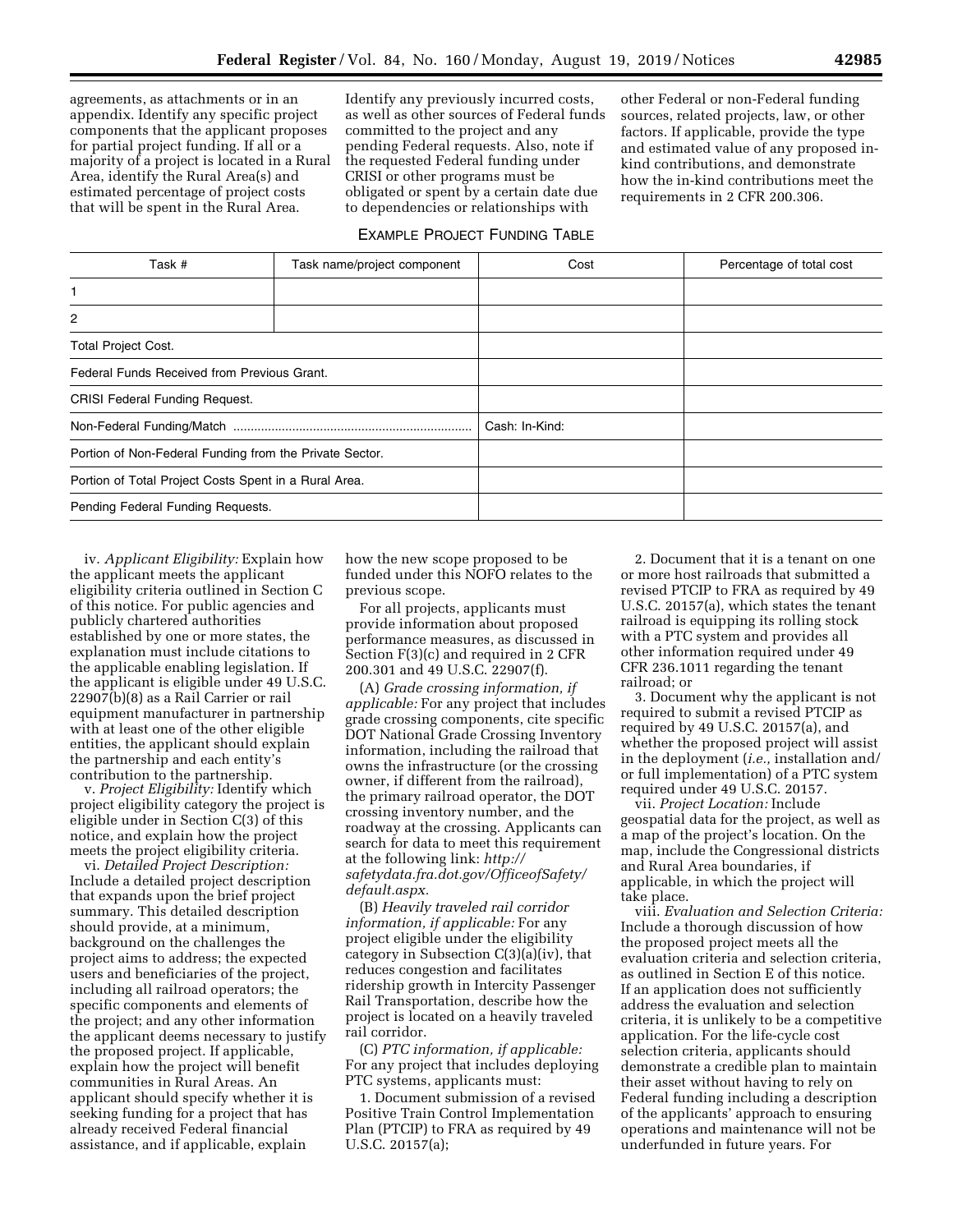projects (other than those eligible under 49 U.S.C. 22907(c)(1)) that are on a shared corridor with Commuter Railroad Passenger Transportation, demonstrate how funding the proposed project would be a reasonable investment in Intercity Passenger Rail Transportation and/or freight rail transportation.

ix. *Project Implementation and Management:* Describe proposed project implementation and project management arrangements. Include descriptions of the expected arrangements for project contracting, contract oversight, change-order management, risk management, and conformance to Federal requirements for project progress reporting (see *<https://www.fra.dot.gov/Page/P0274>*). Describe past experience in managing and overseeing similar projects.

x. *Planning Readiness for Tracks 2 and 3 (PE/NEPA and FD/Construction Projects:* Provide information about the planning process that analyzed the investment needs and service objectives of the project. If applicable, cite sources of this information from a service development plan, State or regional rail plan, or similar planning document where the project has been identified for solving a specific existing transportation problem, and makes the case for investing in the proposed solution.

xi. *Environmental Readiness for Track 3 FD/Construction Projects:* If the NEPA process is complete, an applicant should indicate the date of completion, and provide a website link or other reference to the documents demonstrating compliance with NEPA, which might include a final CE, Finding of No Significant Impact, or Record of Decision. If the NEPA process is not yet underway or is underway, but is not complete, the application should detail the type of NEPA review underway, where the project is in the process, and indicate the anticipated date of completion of all NEPA and related milestones. If the last agency action with respect to NEPA documents occurred more than three years before the application date, the applicant should describe why the project has been delayed and include a proposed approach for verifying, and if necessary, updating this information in accordance with applicable NEPA requirements.

# b. Additional Application Elements

Applicants must submit:

i. A Statement of Work (SOW) addressing the scope, schedule, and budget for the proposed project if it were selected for award. The SOW must contain sufficient detail so FRA, and the applicant, can understand the expected

outcomes of the proposed work to be performed and monitor progress toward completing project tasks and deliverables during a prospective grant's period of performance. Applicants must use FRA's standard SOW, schedule, and budget templates to be considered for award. The templates are located at *[https://www.fra.dot.gov/Page/P0325.](https://www.fra.dot.gov/Page/P0325)*  When preparing the budget, the total cost of a project must be based on the best available information as indicated in cited references that include engineering studies, studies of economic feasibility, environmental analyses, and information on the expected use of equipment or facilities.

ii. A Benefit-Cost Analysis (BCA), as an appendix to the Project Narrative for each project submitted by an applicant. The BCA must demonstrate in economic terms the merits of investing in the proposed project. The BCA for Track 2—PE/NEPA projects should be for the underlying project, not the PE/NEPA work itself. The project narrative should summarize the project's benefits.

Benefits may apply to existing and new rail users, as well as users of other modes of transportation. In some cases, benefits may be applied to populations in the general vicinity of the project area. Improvements to multimodal connections and shared-use rail corridors may benefit all users involved. Benefits may be quantified for savings in safety costs, reduced costs from disruption of service, maintenance costs, reduced travel time, emissions reductions, and increases in capacity or ability to offer new types of freight or passenger services. Applicants may also describe other categories of benefits that are difficult to quantify such as noise reduction, environmental impact mitigation, improved quality of life, or reliability of travel times. All benefits claimed for the project must be clearly tied to the expected outcomes of the project. Please refer to the Benefit-Cost Analysis Guidance for Discretionary Grant Programs prior to preparing a BCA at *[https://www.transportation.gov/](https://www.transportation.gov/office-policy/transportation-policy/benefit-cost-analysis-guidance) [office-policy/transportation-policy/](https://www.transportation.gov/office-policy/transportation-policy/benefit-cost-analysis-guidance)  [benefit-cost-analysis-guidance.](https://www.transportation.gov/office-policy/transportation-policy/benefit-cost-analysis-guidance)* In addition, please also refer to the BCA FAQs on FRA's website for some rail specific examples of how to apply the BCA Guidance for Discretionary Grant Programs to CRISI applications.

For Tracks 1 and 4—Applicants are required to document project benefits. Any subjective estimates of benefits and costs should be quantified whenever possible, and applicants should provide appropriate evidence to support their subjective estimates. Estimates of benefits should be presented in monetary terms whenever possible; if a

monetary estimate is not possible, then a quantitative estimate (in physical, non-monetary terms, such as crash or employee casualty rates, ridership estimates, emissions levels, energy efficiency improvements, etc.) should be provided. At a minimum, qualitatively describe the project benefits.

iii. SF 424—Application for Federal Assistance;

iv. SF 424A—Budget Information for Non-Construction or SF 424C—Budget Information for Construction;

v. SF 424B—Assurances for Non-Construction or SF 424D—Assurances for Construction;

vi. FRA's Additional Assurances and Certifications; and

vii. SF LLL—Disclosure of Lobbying Activities.

Forms needed for the electronic application process are at *[www.Grants.gov](http://www.Grants.gov)*.

c. Post-Selection Requirements

See subsection F(2) of this notice for post-selection requirements.

### *3. Unique Entity Identifier, System for Award Management (SAM), and Submission Instructions*

To apply for funding through *Grants.gov*, applicants must be properly registered in SAM before submitting an application, provide a valid unique entity identifier, and continue to maintain an active SAM registration all as described in detail below. Complete instructions on how to register and submit an application can be found at *[www.Grants.gov](http://www.Grants.gov)*. Registering with *Grants.gov* is a one-time process; however, it can take up to several weeks for first-time registrants to receive confirmation and a user password. FRA recommends that applicants start the registration process as early as possible to prevent delays that may preclude submitting an application package by the application deadline. Applications will not be accepted after the due date. Delayed registration is not an acceptable justification for an application extension.

FRA may not make a grant award to an applicant until the applicant has complied with all applicable Data Universal Numbering System (DUNS) and SAM requirements, and if an applicant has not fully complied with the requirements by the time the Federal awarding agency is ready to make a Federal award, the Federal awarding agency may determine that the applicant is not qualified to receive a Federal award and use that determination as a basis for making a Federal award to another applicant. (Please note that if a Dun & Bradstreet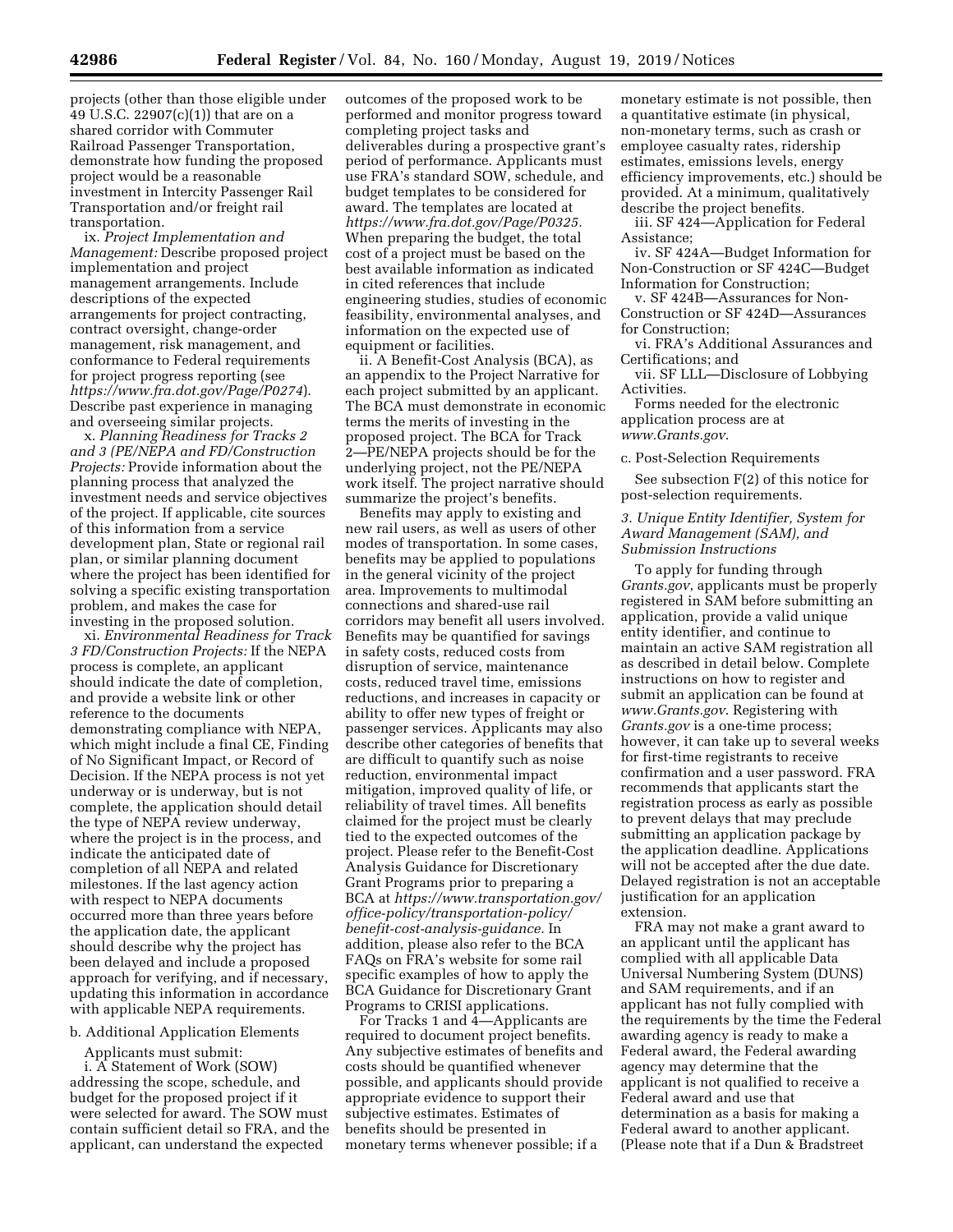DUNS number must be obtained or renewed, this may take a significant amount of time to complete.) Late applications that are the result of a failure to register or comply with *Grants.gov* applicant requirements in a timely manner will not be considered. If an applicant has not fully complied with the requirements by the submission deadline, the application will not be considered. To submit an application through *Grants.gov*, applicants must:

#### a. Obtain a DUNS Number

A DUNS number is required for *Grants.gov* registration. The Office of Management and Budget requires that all businesses and nonprofit applicants for Federal funds include a DUNS number in their applications for a new award or renewal of an existing award. A DUNS number is a unique nine-digit sequence recognized as the universal standard for the government in identifying and keeping track of entities receiving Federal funds. The identifier is used for tracking purposes and to validate address and point of contact information for Federal assistance applicants, recipients, and subrecipients. The DUNS number will be used throughout the grant life cycle. Obtaining a DUNS number is a free, one-time activity. Applicants may obtain a DUNS number by calling 1– 866–705–5711 or by applying online at *[http://www.dnb.com/us.](http://www.dnb.com/us)* 

# b. Register With the SAM at [www.SAM.gov.](http://www.SAM.gov)

All applicants for Federal financial assistance must maintain current registrations in the SAM database. An applicant must be registered in SAM to successfully register in *Grants.gov*. The SAM database is the repository for standard information about Federal financial assistance applicants, recipients, and subrecipients. Organizations that have previously submitted applications via *Grants.gov*  are already registered with SAM, as it is a requirement for *Grants.gov*  registration. Please note, however, that applicants must update or renew their SAM registration at least once per year to maintain an active status. Therefore, it is critical to check registration status well in advance of the application deadline. If an applicant is selected for an award, the applicant must maintain an active SAM registration with current information throughout the period of the award. Information about SAM registration procedures is available at *[www.sam.gov.](http://www.sam.gov)* 

c. Create a Grants.gov Username and Password

Applicants must complete an Authorized Organization Representative (AOR) profile on *[www.Grants.gov](http://www.Grants.gov)* and create a username and password. Applicants must use the organization's DUNS number to complete this step. Additional information about the registration process is available at: *[https://www.grants.gov/web/grants/](https://www.grants.gov/web/grants/applicants/organization-registration.html) [applicants/organization](https://www.grants.gov/web/grants/applicants/organization-registration.html)[registration.html.](https://www.grants.gov/web/grants/applicants/organization-registration.html)* 

d. Acquire Authorization for Your AOR From the E-Business Point of Contact (E-Biz POC)

The E-Biz POC at the applicant's organization must respond to the registration email from *Grants.gov* and login at *[www.Grants.gov](http://www.Grants.gov)* to authorize the applicant as the AOR. Please note there can be more than one AOR for an organization.

e. Submit an Application Addressing All Requirements Outlined in This NOFO

If an applicant experiences difficulties at any point during this process, please call the *Grants.gov* Customer Center Hotline at 1–800–518–4726, 24 hours a day, 7 days a week (closed on Federal holidays). For information and instructions on each of these processes, please see instructions at: *[http://](http://www.grants.gov/web/grants/applicants/apply-for-grants.html) [www.grants.gov/web/grants/applicants/](http://www.grants.gov/web/grants/applicants/apply-for-grants.html)  [apply-for-grants.html.](http://www.grants.gov/web/grants/applicants/apply-for-grants.html)* 

*Note:* Please use generally accepted formats such as .pdf, .doc, .docx, .xls, .xlsx and .ppt, when uploading attachments. While applicants may embed picture files, such as .jpg, .gif, and .bmp, in document files, applicants should not submit attachments in these formats. Additionally, the following formats will not be accepted: .com, .bat, .exe, .vbs, .cfg, .dat, .db, .dbf, .dll, .ini, .log, .ora, .sys, and .zip.

#### *4. Submission Dates and Times*

Applicants must submit complete applications to *[www.Grants.gov](http://www.Grants.gov)* no later than 5:00 p.m. EDT, October 18, 2019. FRA reviews *[www.Grants.gov](http://www.Grants.gov)*  information on the dates and times of applications submitted to determine timeliness of submissions. Late applications will be neither reviewed nor considered. Delayed registration is not an acceptable reason for late submission. In order to apply for funding under this announcement, all applicants are expected to be registered as an organization with *Grants.gov*. Applicants are strongly encouraged to apply early to ensure all materials are received before this deadline.

To ensure a fair competition of limited discretionary funds, the following conditions are not valid reasons to permit late submissions: (1) Failure to complete the *Grants.gov*  registration process before the deadline; (2) failure to follow *Grants.gov*  instructions on how to register and apply as posted on its website; (3) failure to follow all instructions in this NOFO; and (4) technical issues experienced with the applicant's computer or information technology environment.

# *5. Intergovernmental Review*

Executive Order 12372 requires applicants from state and local units of government or other organizations providing services within a state to submit a copy of the application to the State Single Point of Contact (SPOC), if one exists, and if this program has been selected for review by the state. Applicants must contact their State SPOC to determine if the program has been selected for state review.

### *6. Funding Restrictions*

FRA is prohibited under 49 U.S.C. 22905(f) from providing CRISI grants for commuter rail passenger transportation (as defined in 49 U.S.C. 24102(3)). FRA's interpretation of this restriction is informed by the language in 49 U.S.C. 22907. FRA's primary intent in funding passenger rail projects is to make reasonable investments in Intercity Passenger Rail Transportation. Such projects may be located on shared corridors where Commuter Rail Passenger Transportation and/or freight rail also benefit from the project. The 2019 Appropriation makes an exception to this funding restriction for Commuter Rail Passenger Transportation projects for the implementation of positive train control.

Consistent with 2 CFR 200.458, as applicable, FRA will only approve preaward costs if such costs are incurred pursuant to the negotiation and in anticipation of the grant agreement and if such costs are necessary for efficient and timely performance of the scope of work. Under 2 CFR 200.458, grant recipients must seek written approval from the administering agency for preaward activities to be eligible for reimbursement under the grant. Activities initiated prior to the execution of a grant or without written approval may not be eligible for reimbursement or included as a grantee's matching contribution.

# *7. Other Submission Requirements*

If an applicant experiences difficulties at any point during this process, please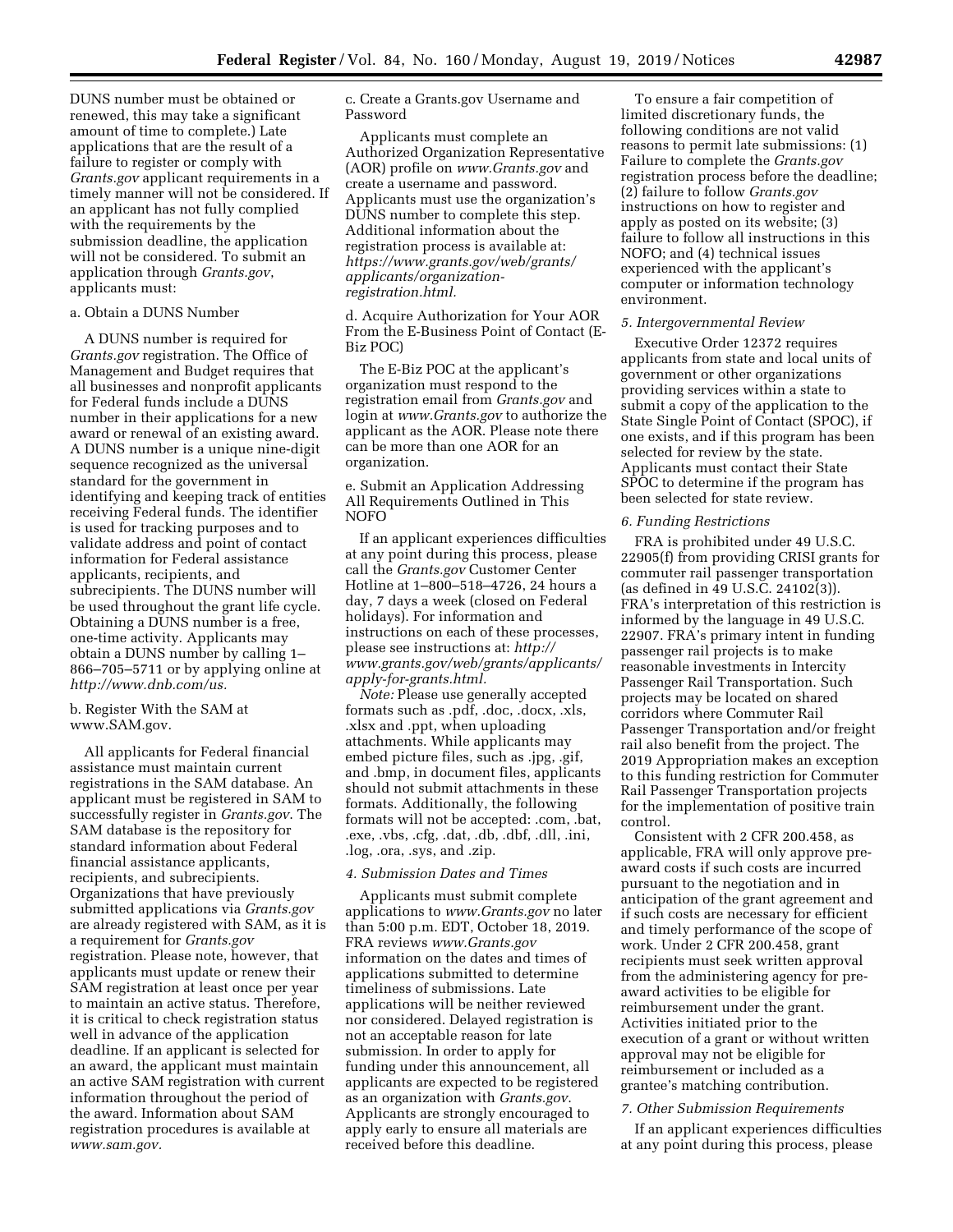call the *Grants.gov* Customer Center Hotline at 1–800–518–4726, 24 hours a day, 7 days a week (closed on Federal holidays). For information and instructions on each of these processes, please see instructions at: *[http://](http://www.grants.gov/web/grants/applicants/apply-for-grants.html) [www.grants.gov/web/grants/applicants/](http://www.grants.gov/web/grants/applicants/apply-for-grants.html)  [apply-for-grants.html.](http://www.grants.gov/web/grants/applicants/apply-for-grants.html)* 

#### **E. Application Review Information**

# *1. Criteria*

# a. Eligibility and Completeness Review

FRA will first screen each application for applicant and project eligibility (eligibility requirements are outlined in Section C of this notice), completeness (application documentation and submission requirements are outlined in Section D of this notice), and the 20 percent minimum match.

FRA will then consider the applicant's past performance in developing and delivering similar projects and previous financial contributions, and if applicable, previous competitive grant technical evaluation ratings that the proposed project received under previous competitive grant programs administered by the DOT.

### b. Evaluation Criteria

FRA subject-matter experts will evaluate all eligible and complete applications using the evaluation criteria outlined in this section to determine project benefits and technical merit.

### i. Project Benefits

FRA will evaluate the Benefit-Cost Analysis of the proposed project for the anticipated private and public benefits relative to the costs of the proposed project and the summary of benefits provided in response to subsection D(2)(b)(ii) including—

(A) Effects on system and service performance;

(B) Effects on safety, competitiveness, reliability, trip or transit time, and resilience;

(C) Efficiencies from improved integration with other modes; and

- (D) Ability to meet existing or anticipated demand.
- ii. Technical Merit

FRA will evaluate application information for the degree to which—

(A) The tasks and subtasks outlined in the SOW are appropriate to achieve the expected outcomes of the proposed project.

(B) Applications indicate strong project readiness and meet requirements under the project track(s) designated by the applicant.

(C) The technical qualifications and experience of key personnel proposed to lead and perform the technical efforts, and the qualifications of the primary and supporting organizations to fully and successfully execute the proposed project within the proposed timeframe and budget are demonstrated.

(D) The proposed project's business plan considers potential private sector participation in the financing, construction, or operation of the proposed project.

(E) The applicant has, or will have the legal, financial, and technical capacity to carry out the proposed project; satisfactory continuing control over the use of the equipment or facilities; and the capability and willingness to maintain the equipment or facilities.

(F) The proposed project is consistent with planning guidance and documents set forth by DOT, including those required by law or State rail plans developed under Title 49, United State Code, Chapter 227.

#### c. Selection Criteria

In addition to the eligibility and completeness review and the evaluation criteria outlined in this subsection, the FRA Administrator (or his designee) will select projects in consultation with a Senior Review Team, which includes senior leadership from the Office of the Secretary and FRA, applying the following selection criteria:

i. The FRA will give preference to projects for which the:

(A) Proposed Federal share of total project costs is 50 percent or less;

(B) Proposed non-Federal share is comprised of more than one source, including private sources, demonstrating broad participation by affected stakeholders; and

(C) Net benefits of the grant funds will be maximized considering the Benefit-Cost Analysis, including anticipated private and public benefits relative to the costs of the proposed project, and factoring in the other considerations in 49 U.S.C. 22907 (e).

ii. After applying the above preferences, the FRA will take into account the following key Departmental objectives:

(A) Supporting economic vitality at the national and regional level;

(B) Leveraging Federal funding to attract other, non-Federal sources of infrastructure investment;

(C) Preparing for future operations and maintenance costs associated with their project's life-cycle, as demonstrated by a credible plan to maintain assets without having to rely on future Federal funding;

(D) Using innovative approaches to improve safety and expedite project delivery; and,

(E) Holding grant recipients accountable for their performance and achieving specific, measurable outcomes identified by grant applicants.

iii. In determining the allocation of program funds, FRA may also consider geographic diversity, diversity in the size of the systems receiving funding, the applicant's receipt of other competitive awards, and projects located in or that support transportation service in a qualified opportunity zone designated pursuant to 26 U.S.C. 1400Z–1.

#### *2. Review and Selection Process*

FRA will conduct a three-part application review process, as follows:

a. Screen applications for completeness and eligibility and consider applicable past performance and previous financial contributions and technical evaluation ratings;

b. Evaluate eligible applications (completed by technical panels applying the evaluation criteria); and

c. Select projects for funding (completed by the FRA Administrator or his designee) applying the selection criteria in consultation with the Senior Review Team.

# *3. Reporting Matters Related to Integrity and Performance*

Before making a Federal award with a total amount of Federal share greater than the simplified acquisition threshold of \$150,000 (see 2 CFR 200.88 Simplified Acquisition Threshold), FRA will review and consider any information about the applicant that is in the designated integrity and performance system accessible through SAM (currently the Federal Awardee Performance and Integrity Information System (FAPIIS)). See 41 U.S.C. 2313.

An applicant, at its option, may review information in the designated integrity and performance systems accessible through SAM and comment on any information about itself that a Federal awarding agency previously entered and is currently in the designated integrity and performance system accessible through SAM.

FRA will consider any comments by the applicant, in addition to the other information in the designated integrity and performance system, in making a judgment about the applicant's integrity, business ethics, and record of performance under Federal awards when completing the review of risk posed by applicants as described in 2 CFR 200.205.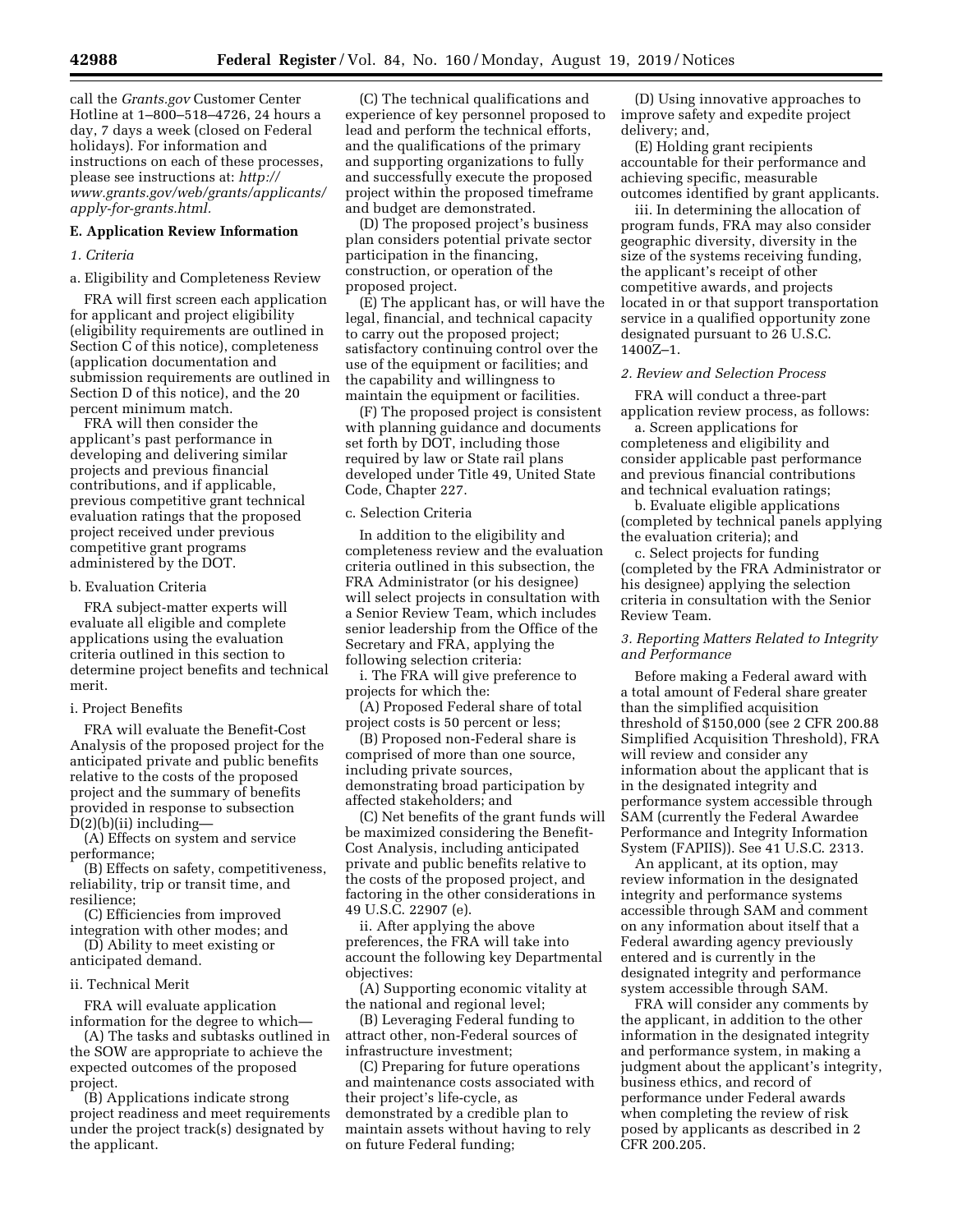## **F. Federal Award Administration Information**

### *1. Federal Award Notice*

FRA will announce applications selected for funding in a press release and on the FRA website after the application review period. FRA will contact applicants with successful applications after announcement with information and instructions about the award process. This notification is not an authorization to begin proposed project activities. FRA requires satisfaction of applicable requirements by the applicant and a formal cooperative agreement or grant agreement signed by both the grantee and the FRA, including an approved scope, schedule, and budget, before obligating the grant.

For Track 2 PE/NEPA projects, these requirements may include transportation planning. For Track 3 FD/Construction projects, these requirements may include transportation planning, PE and environmental reviews.

### *2. Administrative and National Policy Requirements*

In connection with any program or activity conducted with or benefiting from funds awarded under this notice, recipients of funds must comply with all applicable requirements of Federal law, including, without limitation, the Constitution of the United States; the conditions of performance, nondiscrimination requirements, and other assurances made applicable to the award of funds in accordance with regulations of the Department of Transportation; and applicable Federal financial assistance and contracting principles promulgated by the Office of Management and Budget. In complying with these requirements, recipients, in particular, must ensure that no concession agreements are denied or other contracting decisions made on the basis of speech or other activities protected by the First Amendment. If the Department determines that a recipient has failed to comply with applicable Federal requirements, the Department may terminate the award of funds and disallow previously incurred costs, requiring the recipient to reimburse any expended award funds.

Examples of administrative and national policy requirements include: 2 CFR part 200; procurement standards; compliance with Federal civil rights laws and regulations; requirements for disadvantaged business enterprises, debarment and suspension requirements, and drug-free workplace requirements; FRA's and OMB's Assurances and Certifications; Americans with Disabilities Act; safety requirements; NEPA; environmental justice requirements; performance measures under 49 U.S.C. 22907(f); grant conditions under 49 U.S.C. 22905, including the Buy America requirements, the provision deeming operators rail carriers for certain purposes and grantee agreements with railroad right-of-way owners for projects using railroad right-of way.

See an example of standard terms and conditions for FRA grant awards at *[https://www.fra.dot.gov/eLib/Details/](https://www.fra.dot.gov/eLib/Details/L19057) [L19057](https://www.fra.dot.gov/eLib/Details/L19057)* and clauses specific to CRISI funding at *[https://www.fra.dot.gov/eLib/](https://www.fra.dot.gov/eLib/Details/L20078)  [Details/L20078.](https://www.fra.dot.gov/eLib/Details/L20078)* 

Projects selected under this NOFO for Commuter Rail Passenger Transportation for positive train control projects may be transferred to the Federal Transit Administration for grant administration at the Secretary's discretion. If such a project is transferred to the Federal Transit Administration, applicants will be required to comply with chapter 53 of Title 49 of the United States Code.

### *3. Reporting*

### a. Progress Reporting on Grant Activity

Each applicant selected for a grant will be required to comply with all standard FRA reporting requirements, including quarterly progress reports, quarterly Federal financial reports, and interim and final performance reports, as well as all applicable auditing, monitoring and close out requirements. Reports may be submitted electronically.

### b. Additional Reporting

Applicants selected for funding are required to comply with all reporting requirements in the standard terms and conditions for FRA grant awards including 2 CFR 180.335 and 2 CFR 180.350. See an example of standard terms and conditions for FRA grant awards at: *[https://www.fra.dot.gov/eLib/](https://www.fra.dot.gov/eLib/Details/L19057) [Details/L19057.](https://www.fra.dot.gov/eLib/Details/L19057)* 

If the Federal share of any Federal award under this NOFO may include more than \$500,000 over the period of performance, applicants are informed of the post award reporting requirements reflected in 2 CFR part 200, Appendix XII—Award Term and Condition for Recipient Integrity and Performance Matters.

#### c. Performance Reporting

Each applicant selected for funding must collect information and report on the project's performance using measures mutually agreed upon by FRA and the grantee to assess progress in achieving strategic goals and objectives. Examples of some rail performance measures are listed in the table below. The applicable measure(s) will depend upon the type of project. Applicants requesting funding for the acquisition of rolling stock must integrate at least one equipment/rolling stock performance measure, consistent with the grantee's application materials and program goals.

| Rail measures    | Unit measured | Temporal | Primary strategic goal         | Secondary strategic<br>goal | Description                                                                                                                                                                                                                                                                                                                                                                                                          |
|------------------|---------------|----------|--------------------------------|-----------------------------|----------------------------------------------------------------------------------------------------------------------------------------------------------------------------------------------------------------------------------------------------------------------------------------------------------------------------------------------------------------------------------------------------------------------|
| Slow Order Miles | Miles         | Annual   | State of Good Repair           | Safety                      | The number of miles per year within the project<br>area that have temporary speed restrictions<br>("slow orders") imposed due to track condi-<br>tion. This is an indicator of the overall condi-<br>tion of track. This measure can be used for<br>projects to rehabilitate sections of a rail line<br>since the rehabilitation should eliminate, or at<br>least reduce the slow orders upon project<br>completion. |
| Gross Ton        | Gross Tons    | Annual   | Economic Competitive-<br>ness. | State of Good Repair        | The annual gross tonnage of freight shipped in<br>the project area. Gross tons include freight<br>cargo minus tare weight of the rail cars. This<br>measures the volume of freight a railroad<br>ships in a year. This measure can be useful<br>for projects that are anticipated to increase<br>freight shipments.                                                                                                  |